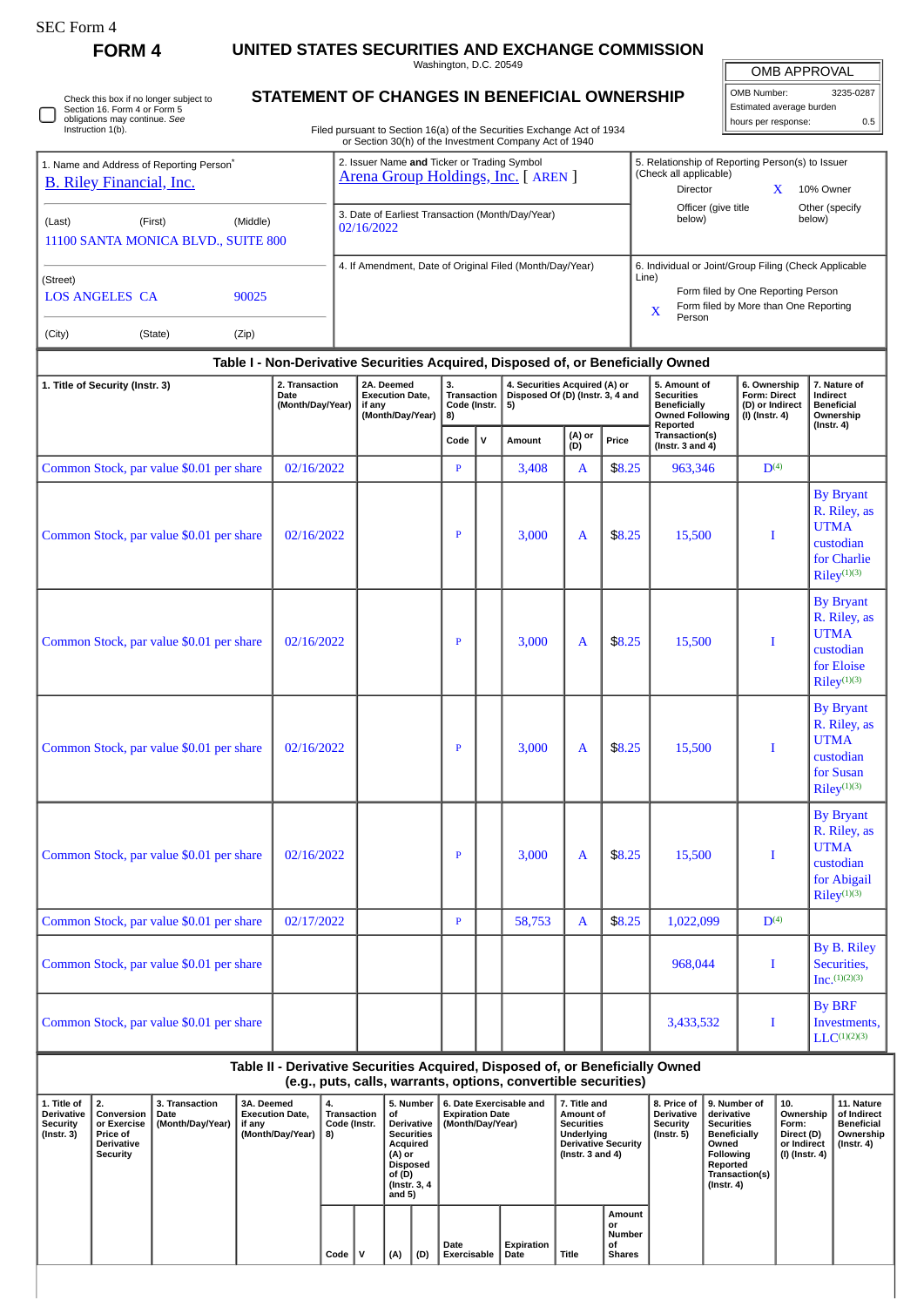|                                                                            |                                                                                     |                                                      | Table II - Derivative Securities Acquired, Disposed of, or Beneficially Owned |                                         |              |                                                   |                                                                                 | (e.g., puts, calls, warrants, options, convertible securities)        |                    |                                                                                                                     |                                               |                                                                  |                                                                                                                                                |                                                                          |                                                                                 |
|----------------------------------------------------------------------------|-------------------------------------------------------------------------------------|------------------------------------------------------|-------------------------------------------------------------------------------|-----------------------------------------|--------------|---------------------------------------------------|---------------------------------------------------------------------------------|-----------------------------------------------------------------------|--------------------|---------------------------------------------------------------------------------------------------------------------|-----------------------------------------------|------------------------------------------------------------------|------------------------------------------------------------------------------------------------------------------------------------------------|--------------------------------------------------------------------------|---------------------------------------------------------------------------------|
| 1. Title of<br>Derivative<br><b>Security</b><br>$($ Instr. 3 $)$           | 2.<br>Conversion<br>or Exercise<br>Price of<br><b>Derivative</b><br><b>Security</b> | 3. Transaction<br>Date<br>(Month/Day/Year)           | 3A. Deemed<br><b>Execution Date,</b><br>if any<br>(Month/Day/Year)            | 4.<br>Transaction<br>Code (Instr.<br>8) |              | of<br>Acquired<br>(A) or<br>of $(D)$<br>and $5$ ) | 5. Number<br>Derivative<br><b>Securities</b><br><b>Disposed</b><br>(Instr. 3, 4 | 6. Date Exercisable and<br><b>Expiration Date</b><br>(Month/Day/Year) |                    | 7. Title and<br>Amount of<br><b>Securities</b><br>Underlying<br><b>Derivative Security</b><br>(Instr. $3$ and $4$ ) |                                               | 8. Price of<br>Derivative<br><b>Security</b><br>$($ Instr. 5 $)$ | 9. Number of<br>derivative<br><b>Securities</b><br><b>Beneficially</b><br>Owned<br>Following<br>Reported<br>Transaction(s)<br>$($ Instr. 4 $)$ | 10.<br>Ownership<br>Form:<br>Direct (D)<br>or Indirect<br>(I) (Instr. 4) | 11. Nature<br>of Indirect<br><b>Beneficial</b><br>Ownership<br>$($ Instr. 4 $)$ |
|                                                                            |                                                                                     |                                                      |                                                                               | Code                                    | $\mathsf{v}$ | (A)                                               | (D)                                                                             | Date<br>Exercisable                                                   | Expiration<br>Date | Title                                                                                                               | Amount<br>or<br>Number<br>of<br><b>Shares</b> |                                                                  |                                                                                                                                                |                                                                          |                                                                                 |
| <b>Series H</b><br>Preferred<br>Stock, par<br>value<br>\$0.01 per<br>share | \$0.33                                                                              |                                                      |                                                                               |                                         |              |                                                   |                                                                                 | 08/19/2020                                                            | (5)                | Common<br>Stock,<br>par value<br>\$0.01 per<br>share                                                                | (5)                                           |                                                                  | 110                                                                                                                                            | I                                                                        | By B. Riley<br>Principal<br>Investments,<br>$LLC^{(1)(2)(3)}$                   |
| Series H<br>Preferred<br>Stock, par<br>value<br>\$0.01 per<br>share        | \$0.33                                                                              |                                                      |                                                                               |                                         |              |                                                   |                                                                                 | 08/19/2021                                                            | (5)                | Common<br>Stock,<br>par value<br>\$0.01 per<br>share                                                                | (5)                                           |                                                                  | 865                                                                                                                                            | I                                                                        | <b>By BRF</b><br>Investments,<br>$LLC^{(1)(2)(3)}$                              |
|                                                                            | <b>B.</b> Riley Financial, Inc.                                                     | 1. Name and Address of Reporting Person <sup>*</sup> |                                                                               |                                         |              |                                                   |                                                                                 |                                                                       |                    |                                                                                                                     |                                               |                                                                  |                                                                                                                                                |                                                                          |                                                                                 |
| (Last)                                                                     |                                                                                     | (First)<br>11100 SANTA MONICA BLVD., SUITE 800       | (Middle)                                                                      |                                         |              |                                                   |                                                                                 |                                                                       |                    |                                                                                                                     |                                               |                                                                  |                                                                                                                                                |                                                                          |                                                                                 |
| (Street)<br><b>LOS ANGELES</b>                                             |                                                                                     | CA                                                   | 90025                                                                         |                                         |              |                                                   |                                                                                 |                                                                       |                    |                                                                                                                     |                                               |                                                                  |                                                                                                                                                |                                                                          |                                                                                 |
| (City)                                                                     |                                                                                     | (State)                                              | (Zip)                                                                         |                                         |              |                                                   |                                                                                 |                                                                       |                    |                                                                                                                     |                                               |                                                                  |                                                                                                                                                |                                                                          |                                                                                 |
|                                                                            | <b>B. Riley Securities, Inc.</b>                                                    | 1. Name and Address of Reporting Person*             |                                                                               |                                         |              |                                                   |                                                                                 |                                                                       |                    |                                                                                                                     |                                               |                                                                  |                                                                                                                                                |                                                                          |                                                                                 |
| (Last)                                                                     |                                                                                     | (First)<br>11100 SANTA MONICA BLVD., SUITE 800       | (Middle)                                                                      |                                         |              |                                                   |                                                                                 |                                                                       |                    |                                                                                                                     |                                               |                                                                  |                                                                                                                                                |                                                                          |                                                                                 |
| (Street)<br><b>LOS ANGELES</b>                                             |                                                                                     | <b>CA</b>                                            | 90025                                                                         |                                         |              |                                                   |                                                                                 |                                                                       |                    |                                                                                                                     |                                               |                                                                  |                                                                                                                                                |                                                                          |                                                                                 |
| (City)                                                                     |                                                                                     | (State)                                              | (Zip)                                                                         |                                         |              |                                                   |                                                                                 |                                                                       |                    |                                                                                                                     |                                               |                                                                  |                                                                                                                                                |                                                                          |                                                                                 |
|                                                                            |                                                                                     | 1. Name and Address of Reporting Person*             | <b>B. RILEY PRINCIPAL INVESTMENTS, LLC</b>                                    |                                         |              |                                                   |                                                                                 |                                                                       |                    |                                                                                                                     |                                               |                                                                  |                                                                                                                                                |                                                                          |                                                                                 |
| (Last)                                                                     |                                                                                     | (First)<br>11100 SANTA MONICA BLVD., SUITE 800       | (Middle)                                                                      |                                         |              |                                                   |                                                                                 |                                                                       |                    |                                                                                                                     |                                               |                                                                  |                                                                                                                                                |                                                                          |                                                                                 |
| (Street)<br><b>LOS ANGELES</b>                                             |                                                                                     | CA                                                   | 90025                                                                         |                                         |              |                                                   |                                                                                 |                                                                       |                    |                                                                                                                     |                                               |                                                                  |                                                                                                                                                |                                                                          |                                                                                 |
| (City)                                                                     |                                                                                     | (State)                                              | (Zip)                                                                         |                                         |              |                                                   |                                                                                 |                                                                       |                    |                                                                                                                     |                                               |                                                                  |                                                                                                                                                |                                                                          |                                                                                 |
|                                                                            | <b>BRF</b> Investments, LLC                                                         | 1. Name and Address of Reporting Person*             |                                                                               |                                         |              |                                                   |                                                                                 |                                                                       |                    |                                                                                                                     |                                               |                                                                  |                                                                                                                                                |                                                                          |                                                                                 |
| (Last)                                                                     |                                                                                     | (First)<br>11100 SANTA MONICA BLVD SUITE 800         | (Middle)                                                                      |                                         |              |                                                   |                                                                                 |                                                                       |                    |                                                                                                                     |                                               |                                                                  |                                                                                                                                                |                                                                          |                                                                                 |
| (Street)<br><b>LOS ANGELES</b>                                             |                                                                                     | CA                                                   | 90025                                                                         |                                         |              |                                                   |                                                                                 |                                                                       |                    |                                                                                                                     |                                               |                                                                  |                                                                                                                                                |                                                                          |                                                                                 |
| (City)                                                                     |                                                                                     | (State)                                              | (Zip)                                                                         |                                         |              |                                                   |                                                                                 |                                                                       |                    |                                                                                                                     |                                               |                                                                  |                                                                                                                                                |                                                                          |                                                                                 |
|                                                                            | <b>RILEY BRYANT R</b>                                                               | 1. Name and Address of Reporting Person*             |                                                                               |                                         |              |                                                   |                                                                                 |                                                                       |                    |                                                                                                                     |                                               |                                                                  |                                                                                                                                                |                                                                          |                                                                                 |
| (Last)                                                                     |                                                                                     | (First)<br>11100 SANTA MONICA BLVD., SUITE 800       | (Middle)                                                                      |                                         |              |                                                   |                                                                                 |                                                                       |                    |                                                                                                                     |                                               |                                                                  |                                                                                                                                                |                                                                          |                                                                                 |
| (Street)                                                                   |                                                                                     |                                                      |                                                                               |                                         |              |                                                   |                                                                                 |                                                                       |                    |                                                                                                                     |                                               |                                                                  |                                                                                                                                                |                                                                          |                                                                                 |